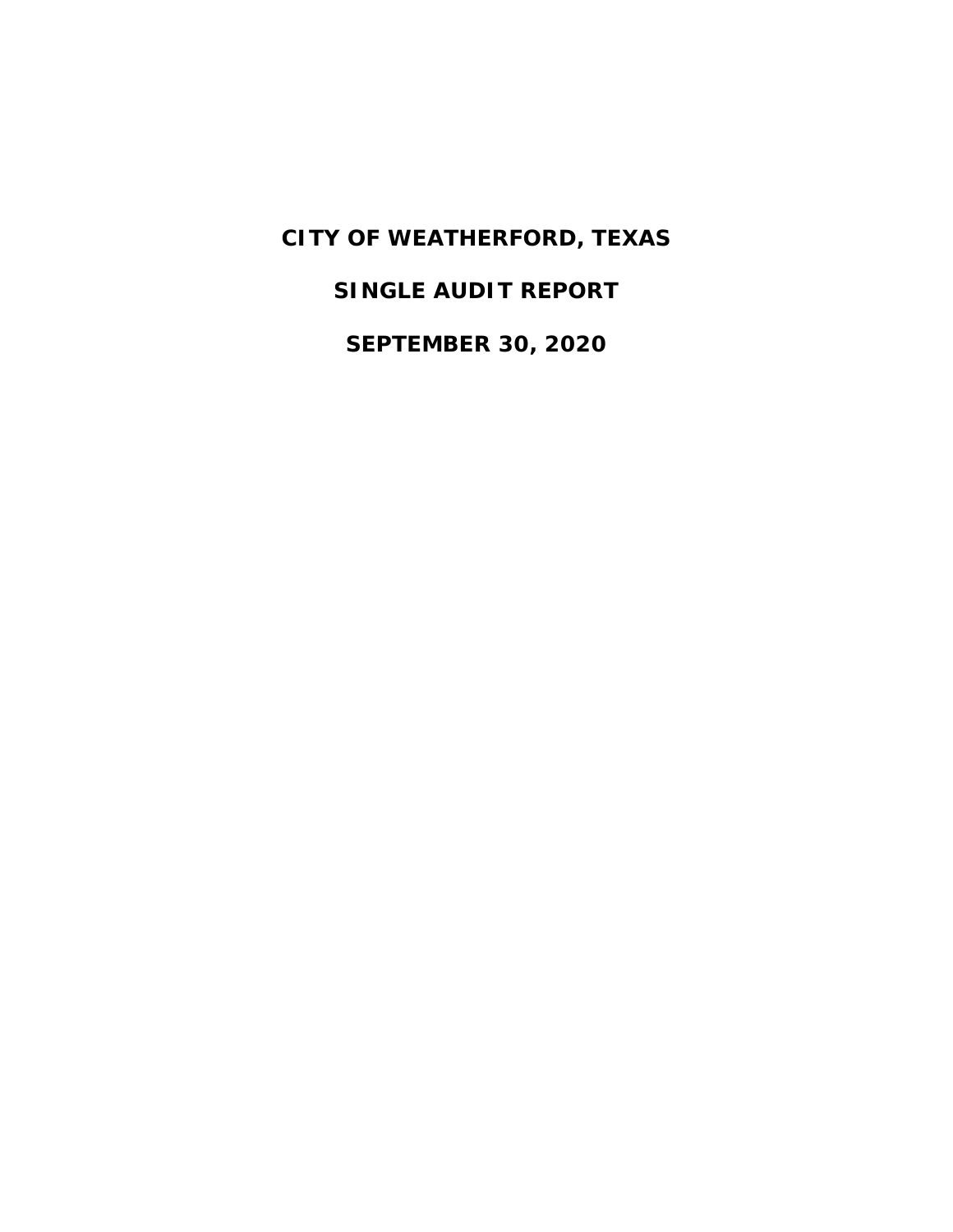## TABLE OF CONTENTS

## SEPTEMBER 30, 2020

## **Page Number**

| Independent Auditor's Report on Internal Control over Financial Reporting and on<br>Compliance and Other Matters Based on an Audit of Financial Statements                                  | $1 - 2$ |
|---------------------------------------------------------------------------------------------------------------------------------------------------------------------------------------------|---------|
| Independent Auditor's Report on Compliance With Requirements<br>That Could Have a Direct and Material Effect on Each Major Program<br>And on Internal Control Over Compliance in Accordance | $3 - 4$ |
|                                                                                                                                                                                             | 5       |
|                                                                                                                                                                                             | 6       |
|                                                                                                                                                                                             |         |
|                                                                                                                                                                                             | 8       |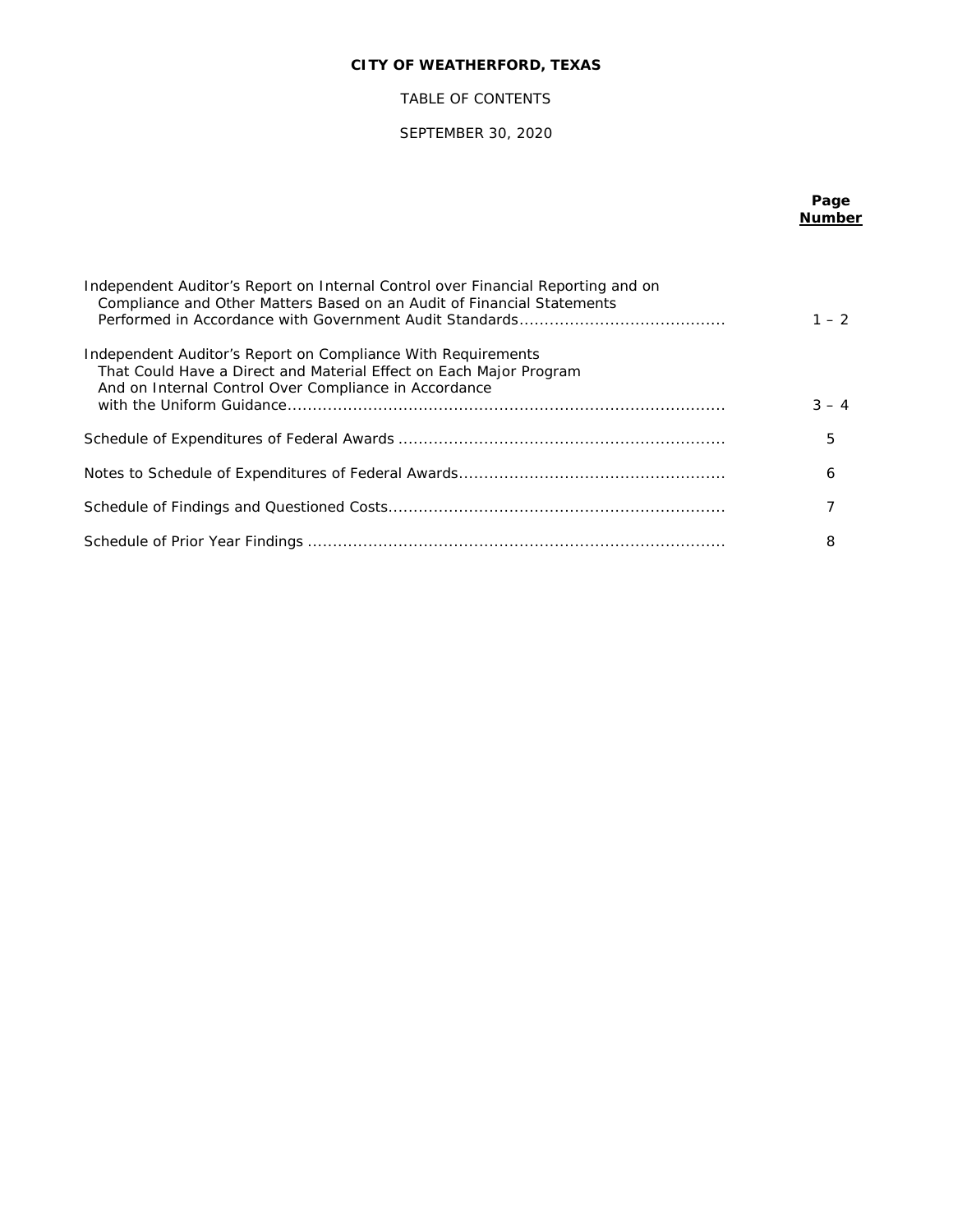

### **INDEPENDENT AUDITOR'S REPORT ON INTERNAL CONTROL OVER FINANCIAL REPORTING AND ON COMPLIANCE AND OTHER MATTERS BASED ON AN AUDIT OF FINANCIAL STATEMENTS PERFORMED IN ACCORDANCE WITH** *GOVERNMENT AUDITING STANDARDS*

Honorable Mayor and Members of City Council City of Weatherford, Texas

We have audited, in accordance with the auditing standards generally accepted in the United States of America and the standards applicable to financial audits contained in *Government Auditing Standards* issued by the Comptroller General of the United States, the financial statements of the governmental activities, the business-type activities, each major fund, and the aggregate remaining fund information of the City of Weatherford, Texas (the "City"), as of and for the year ended September 30, 2020, and the related notes to the financial statements, which collectively comprise the City's basic financial statements, and have issued our report thereon dated March 1, 2021.

## *Internal Control Over Financial Reporting*

In planning and performing our audit of the financial statements, we considered the City's internal control over financial reporting (internal control) as a basis for determining the audit procedures that are appropriate in the circumstances for the purpose of expressing our opinions on the financial statements, but not for the purpose of expressing an opinion on the effectiveness of the City's internal control. Accordingly, we do not express an opinion on the effectiveness of the City's internal control.

A *deficiency in internal control* exists when the design or operation of a control does not allow management or employees in the normal course of performing their assigned functions, to prevent, or detect and correct misstatements on a timely basis. A *material weakness* is a deficiency, or a combination of deficiencies, in internal control, such that there is a reasonable possibility that a material misstatement of the entity's financial statements will not be prevented or detected and corrected on a timely basis. A *significant deficiency* is a deficiency, or a combination of deficiencies, in internal control that is less severe than a material weakness, yet important enough to merit attention by those charged with governance.

Our consideration of internal control over financial reporting was for the limited purpose described in the first paragraph of this section and was not designed to identify all deficiencies in internal control over financial reporting that might be material weaknesses or significant deficiencies. Given these limitations, during our audit we did not identify any deficiencies in internal control over financial reporting that we consider to be material weaknesses. However, material weaknesses may exist that have not been identified.

### *Compliance and Other Matters*

As part of obtaining reasonable assurance about whether the City's financial statements are free from material misstatement, we performed tests of its compliance with certain provisions of laws, regulations, contracts, and grant agreements, noncompliance with which could have a direct and material effect on the financial statements. However, providing an opinion on compliance with those provisions was not an objective of our audit and, accordingly, we do not express such an opinion. The results of our tests disclosed no instances of noncompliance or other matters that are required to be reported under *Government Auditing Standards*.

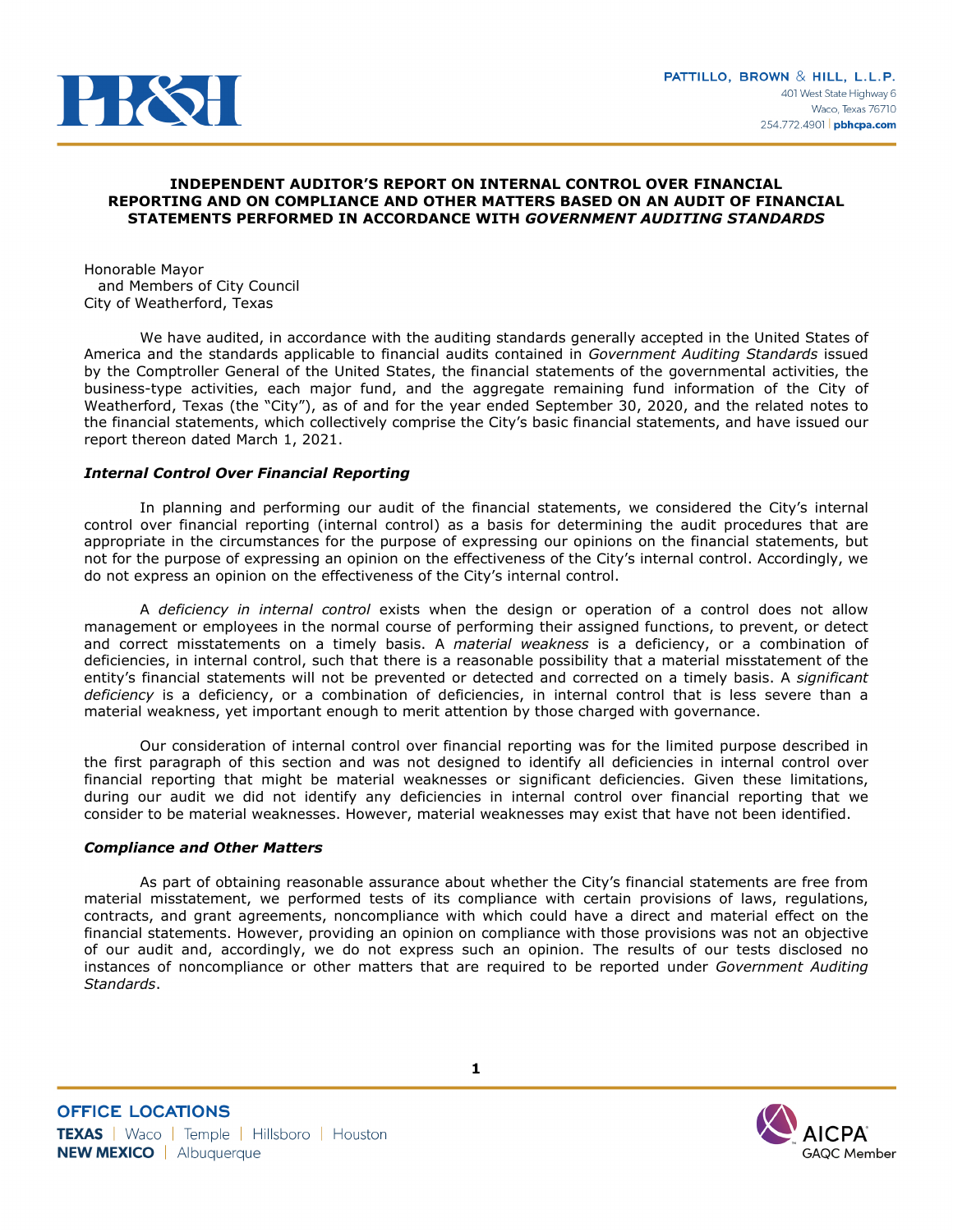### **Purpose of this Report**

The purpose of this report is solely to describe the scope of our testing of internal control and compliance and the results of that testing, and not to provide an opinion on the effectiveness of the entity's internal control or on compliance. This report is an integral part of an audit performed in accordance with *Government Auditing Standards* in considering the entity's internal control and compliance. Accordingly, this communication is not suitable for any other purpose.

Pattillo, Brown & Hill, L.L.P.

Waco, Texas March 1, 2021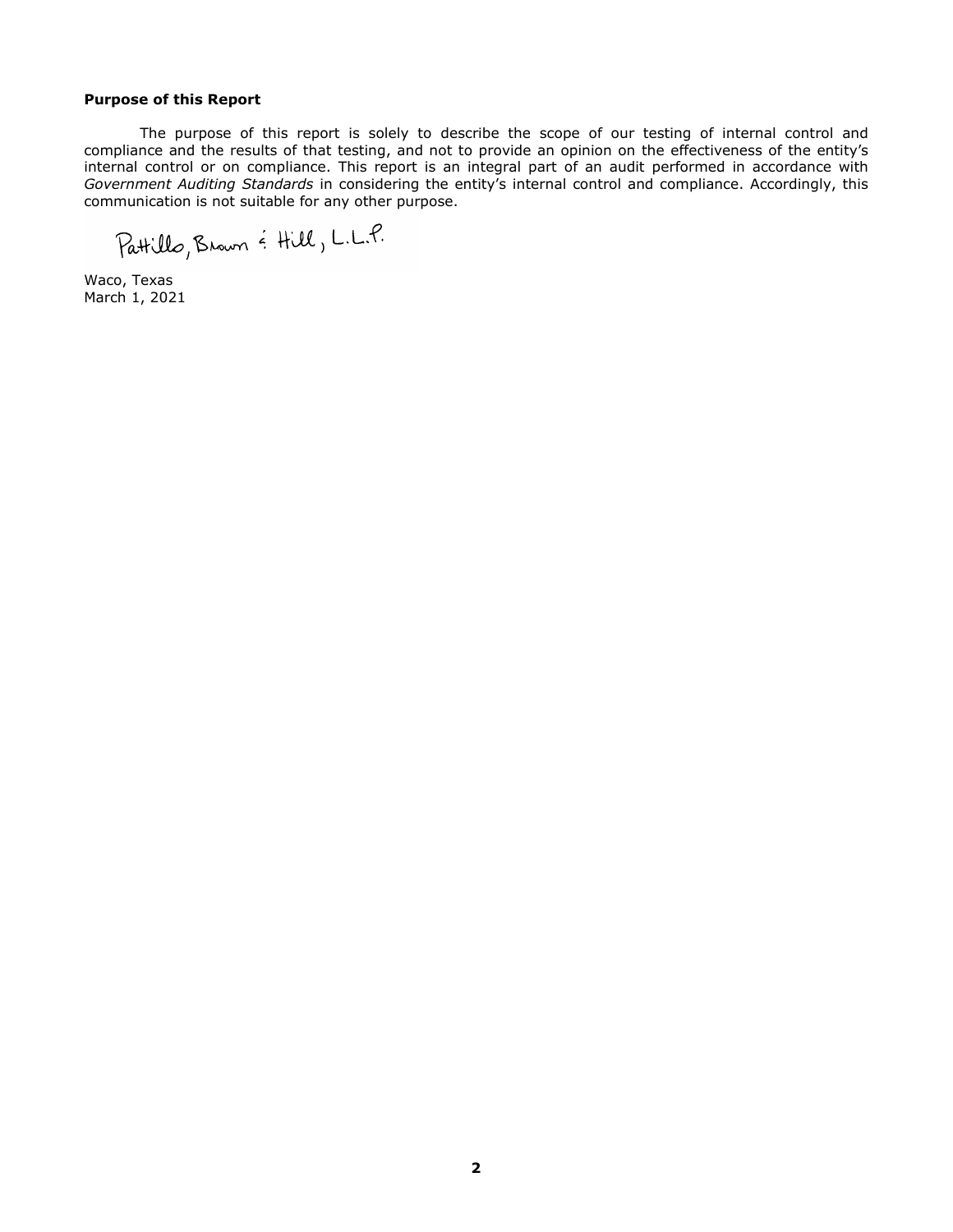

### **INDEPENDENT AUDITOR'S REPORT ON COMPLIANCE FOR EACH MAJOR FEDERAL PROGRAM AND REPORT ON INTERNAL CONTROL OVER COMPLIANCE IN ACCORDANCE WITH THE UNIFORM GUIDANCE**

Honorable Mayor and Members of City Council City of Weatherford, Texas

## **Report on Compliance for Each Major Federal Program**

We have audited the City of Weatherford, Texas' (the "City") compliance with the types of compliance requirements described in the *OMB Compliance Supplement* that could have a direct and material effect on each of the City's major federal programs for the year ended September 30, 2020. The City's major federal programs are identified in the summary of auditors' results section of the accompanying schedule of findings and questioned costs.

### *Management's Responsibility*

Management is responsible for compliance with federal statutes, regulations, and the terms and conditions of its federal awards applicable to its federal programs.

## *Auditors' Responsibility*

Our responsibility is to express an opinion on compliance for each of the City's major federal programs based on our audit of the types of compliance requirements referred to above. We conducted our audit of compliance in accordance with auditing standards generally accepted in the United States of America; the standards applicable to financial audits contained in *Government Auditing Standards*, issued by the Comptroller General of the United States; and the audit requirements of Title 2 U.S. *Code of Federal Regulations* (CFR) Part 200, *Uniform Administrative Requirements, Cost Principles, and Audit Requirements for Federal Awards* (Uniform Guidance). Those standards and the Uniform Guidance require that we plan and perform the audit to obtain reasonable assurance about whether noncompliance with the types of compliance requirements referred to above that could have a direct and material effect on a major federal program occurred. An audit includes examining, on a test basis, evidence about City's compliance with those requirements and performing such other procedures as we considered necessary in the circumstances.

We believe that our audit provides a reasonable basis for our opinion on compliance for each major federal program. However, our audit does not provide a legal determination of the City's compliance.

### *Opinion on Each Major Federal Program*

In our opinion, the City complied, in all material respects, with the types of compliance requirements referred to above that could have a direct and material effect on each of its major federal programs for the year ended September 30, 2020.

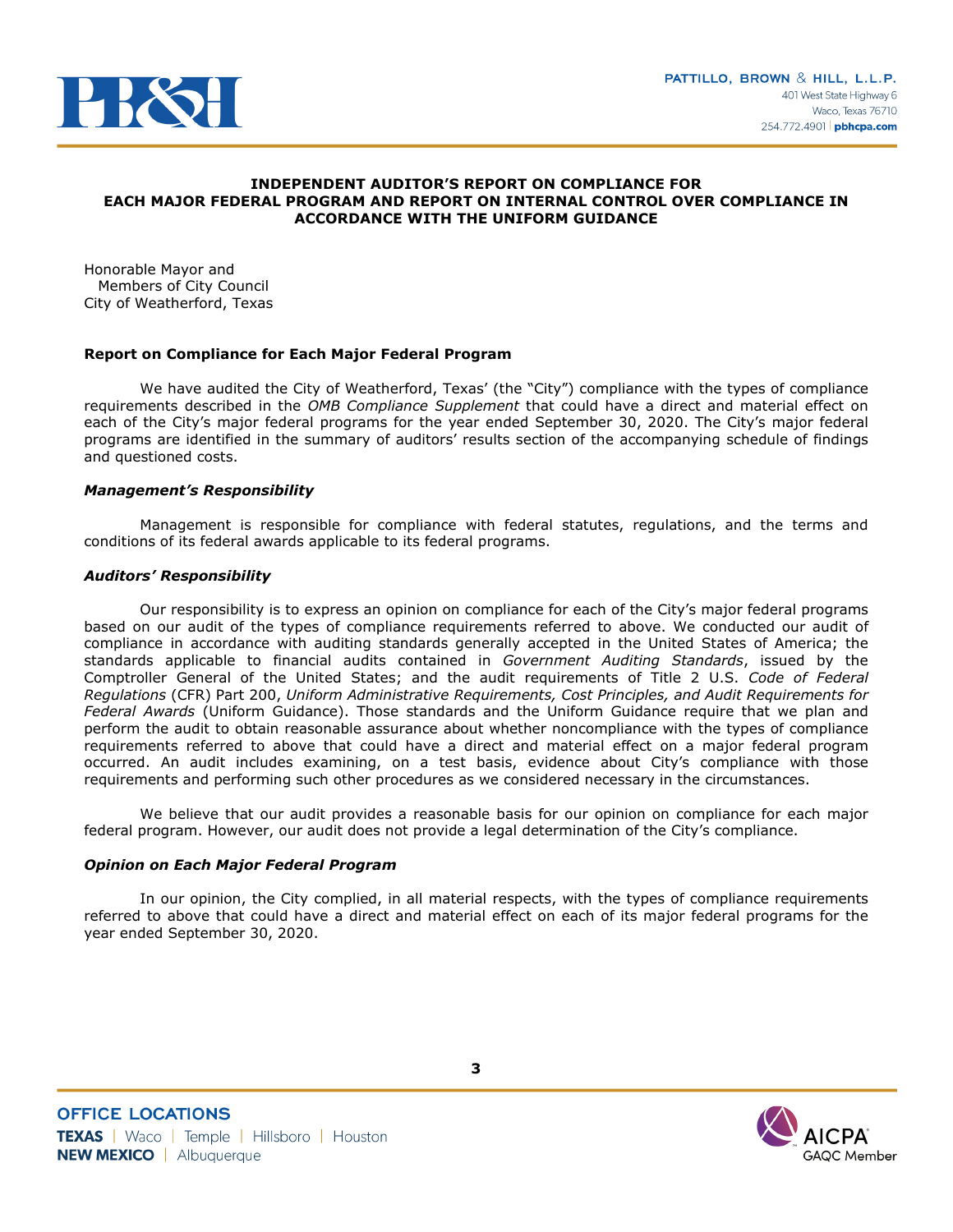### **Report on Internal Control Over Compliance**

Management of the City is responsible for establishing and maintaining effective internal control over compliance with the types of compliance requirements referred to above. In planning and performing our audit of compliance, we considered the City's internal control over compliance with the types of requirements that could have a direct and material effect on each major federal program to determine the auditing procedures that are appropriate in the circumstances for the purpose of expressing an opinion on compliance for each major federal program and to test and report on internal control over compliance in accordance with the Uniform Guidance, but not for the purpose of expressing an opinion on the effectiveness of internal control over compliance. Accordingly, we do not express an opinion on the effectiveness of the City's internal control over compliance.

A *deficiency in internal control over compliance* exists when the design or operation of a control over compliance does not allow management or employees, in the normal course of performing their assigned functions, to prevent, or detect and correct noncompliance with a type of compliance requirement of a federal program on a timely basis. A *material weakness in internal control over compliance* is a deficiency, or combination of deficiencies in internal control over compliance, such that there is a reasonable possibility that material noncompliance with a type of compliance requirement of a federal program will not be prevented, or detected and corrected, on a timely basis. A *significant deficiency in internal control over compliance* is a deficiency, or a combination of deficiencies, in internal control over compliance with a type of compliance requirement of a federal program that is less severe than a material weakness in internal control over compliance, yet important enough to merit attention by those charged with governance.

Our consideration of internal control over compliance was for the limited purpose described in the first paragraph of this section and was not designed to identify all deficiencies in internal control over compliance that might be material weaknesses or significant deficiencies. We did not identify any deficiencies in internal control over compliance that we consider to be material weaknesses. However, material weaknesses may exist that have not been identified.

### **Report on Schedule of Expenditures of Federal Awards Required by the Uniform Guidance**

We have audited the financial statements of the governmental activities, the business-type activities, each major fund, and the aggregate remaining fund information of the City as of and for the year ended September 30, 2020 and the related notes to the financial statements, which collectively comprise the City's basic financial statements. We issued our report thereon dated March 1, 2021, which contained unmodified opinions on those financial statements. Our audit was conducted for the purpose of forming opinions on the financial statements that collectively comprise the basic financial statements. The accompanying schedule of expenditures of federal awards is presented for purposes of additional analysis as required by the Uniform Guidance and is not a required part of the basic financial statements. Such information is the responsibility of management and was derived from and relates directly to the underlying accounting and other records used to prepare the basic financial statements. The information has been subjected to the auditing procedures applied in the audit of the financial statements and certain additional procedures, including comparing and reconciling such information directly to the underlying accounting and other records used to prepare the basic financial statements or to the basic financial statements themselves, and other additional procedures in accordance with auditing standards generally accepted in the United States of America. In our opinion, the schedule of expenditures of federal awards is fairly stated, in all material respects, in relation to the basic financial statements as a whole.

The purpose of this report on internal control over compliance is solely to describe the scope of our testing of internal control over compliance and the results of that testing based on the requirements of the Uniform Guidance. Accordingly, this report is not suitable for any other purpose.

Waco, Texas March 1, 2021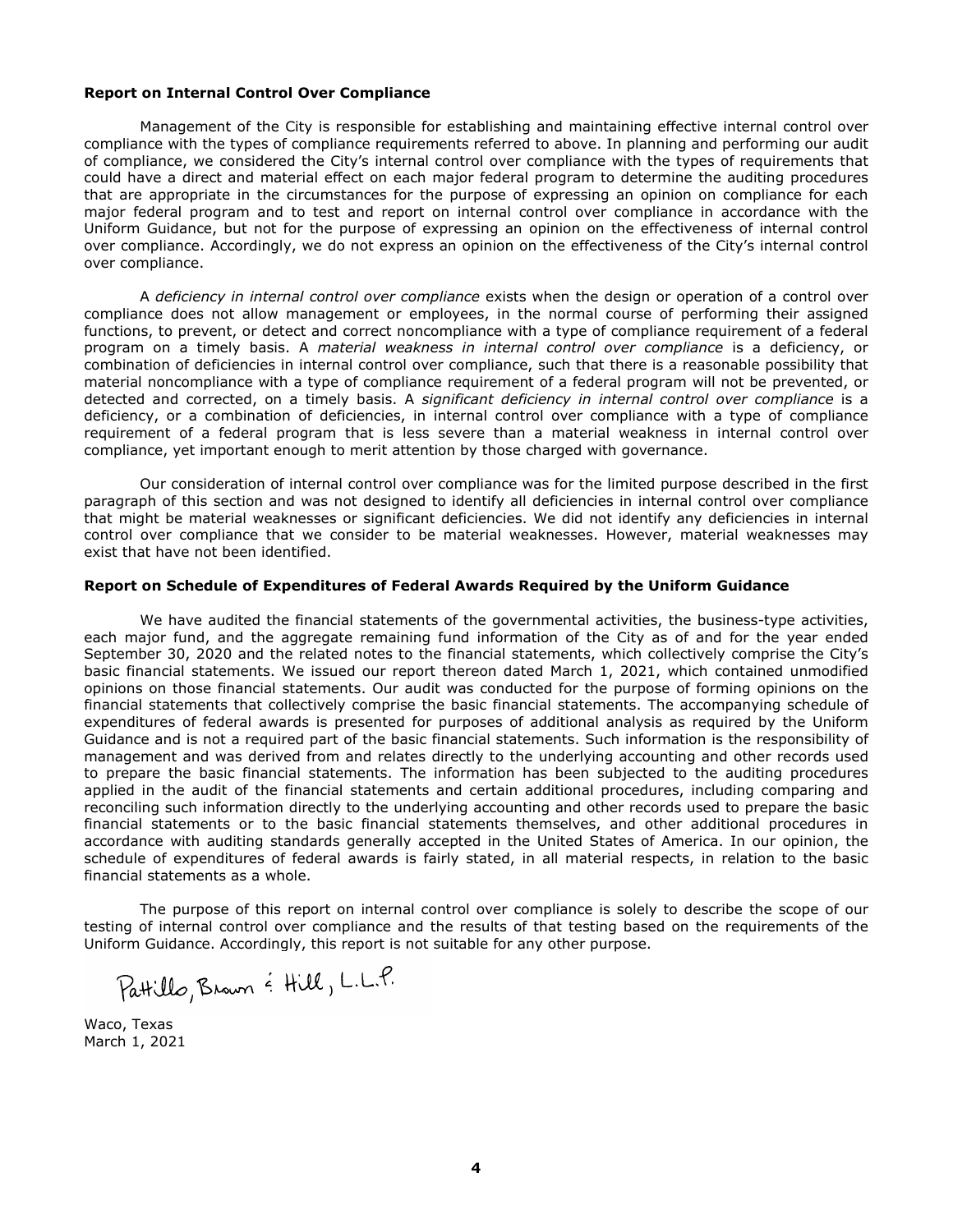## SCHEDULE OF EXPENDITURES OF FEDERAL AWARDS

# FOR THE YEAR ENDED SEPTEMBER 30, 2020

| Federal Grantor/Pass-through Grantor/<br>Program Title                                                           | Federal<br><b>CFDA</b><br>Number | Pass-through<br>Entity Identifying<br>Number | Federal            | Pass-through<br>Expenditures Expenditures |
|------------------------------------------------------------------------------------------------------------------|----------------------------------|----------------------------------------------|--------------------|-------------------------------------------|
| <b>U. S. Department of Justice</b>                                                                               |                                  |                                              |                    |                                           |
| Direct Programs:                                                                                                 |                                  |                                              |                    |                                           |
| <b>Bulletproof Vest Partnership</b>                                                                              | 16.607                           | 2017BUBX13068725 \$                          | $6,175$ \$         |                                           |
| Federal Forfeitures - Federal Equitable Sharing Program                                                          | 16.922                           | n/a                                          | 6,870              |                                           |
| <b>Total Direct Programs</b>                                                                                     |                                  |                                              | 13,045             |                                           |
| Passed through the Texas Office of the Governor:                                                                 |                                  |                                              |                    |                                           |
| Edward Byrne Memorial JAG -Use of Force Training Simulator                                                       | 16.738                           | 3861501                                      | 44,585             |                                           |
| Total Office of the Governor                                                                                     |                                  |                                              | 44,585             |                                           |
| Total U. S. Department of Justice                                                                                |                                  |                                              | 57,630             |                                           |
| <b>U. S. Department of Transportation</b>                                                                        |                                  |                                              |                    |                                           |
| Passed through the Texas Department of Transportation:                                                           |                                  |                                              |                    |                                           |
| State and Community Highway Safety Highway Safety Cluster                                                        | 20,600                           | n/a                                          | 6,003              |                                           |
| Total Passed through the Texas Department of Transportation                                                      |                                  |                                              | 6,003              |                                           |
| Total U. S. Department of Transportation                                                                         |                                  |                                              | 6,003              | $\sim$                                    |
| <b>U. S. Department of Treasury</b>                                                                              |                                  |                                              |                    |                                           |
| Passed through Texas Department of Emergency Management:                                                         |                                  |                                              |                    |                                           |
| Coronavirus Relief Fund - COVID-19                                                                               | 21.019                           | 418                                          | 1,715,340          |                                           |
| Total Passed through Texas Department of Emergency Management                                                    |                                  |                                              | 1,715,340          |                                           |
| Total U. S. Department of Treasury                                                                               |                                  |                                              | 1,715,340          |                                           |
| U, S. Department of Environmental Protection Agency                                                              |                                  |                                              |                    |                                           |
| Passed through Texas Water Development Board:                                                                    |                                  |                                              |                    |                                           |
| Clean Water State Revolving Fund Cluster                                                                         | 66.458                           | LF1000522                                    | 203,878<br>203,878 |                                           |
| Total Passed through Texas Water Development Board                                                               |                                  |                                              |                    |                                           |
| Total U. S. Department of Environmental Protection Agency                                                        |                                  |                                              | 203,878            |                                           |
| <b>U. S. Department of Homeland Security</b>                                                                     |                                  |                                              |                    |                                           |
| Passed through the Texas Office of the Governor:<br>State Homeland Security Program - SWAT Equipment Enhancement | 97.067                           | 3542701                                      | 35,307             |                                           |
| Total Office of the Governor                                                                                     |                                  |                                              | 35,307             | $\sim$                                    |
| Total U. S. Department of Homeland Security                                                                      |                                  |                                              | 35,307             | $\blacksquare$                            |
|                                                                                                                  |                                  |                                              |                    |                                           |
| <b>Total Expenditures of Federal Awards</b>                                                                      |                                  |                                              | \$2,018,158        | \$                                        |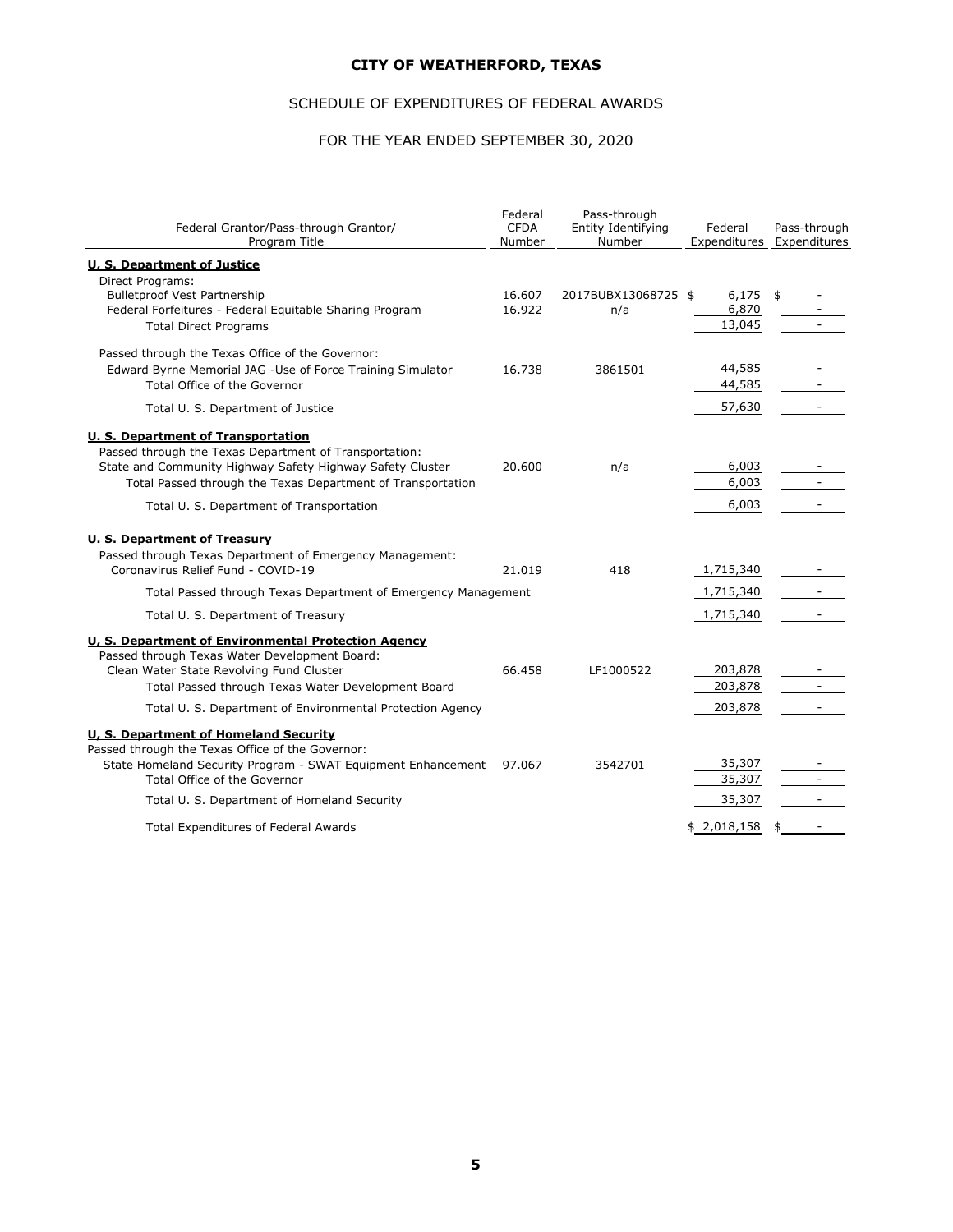## NOTES TO SCHEDULE OF EXPENDITURES OF FEDERAL AWARDS

## FOR THE YEAR ENDED SEPTEMBER 30, 2020

### **Basis of Accounting**

The Schedule of Expenditures of Federal Awards is presented using the modified accrual basis of accounting. The modified accrual basis of accounting is described in Note I of the basic financial statements. The information in this schedule is presented in accordance with the requirements of Title 2 U.S. Code of Federal Regulations (CFR) Part 200, *Uniform Administrative Requirements, Cost Principles, and Audit Requirements for Federal Awards* (Uniform Guidance). Therefore, some of the amounts presented in this schedule may differ from amounts presented in, or used in the preparation of, the financial statements.

#### **Basis of Presentation**

The Schedule of Expenditures of Federal Awards presents the activity of all applicable federal awards programs of the City. The City's reporting entity is defined in Note I of the basic financial statements. Federal awards received directly from federal agencies, as well as awards passed through other government agencies, are included on the Schedule of Expenditures of Federal Awards.

#### **Indirect Costs**

The City has elected not to use the 10% de minimis indirect cost rate as allowed in the Uniform Guidance.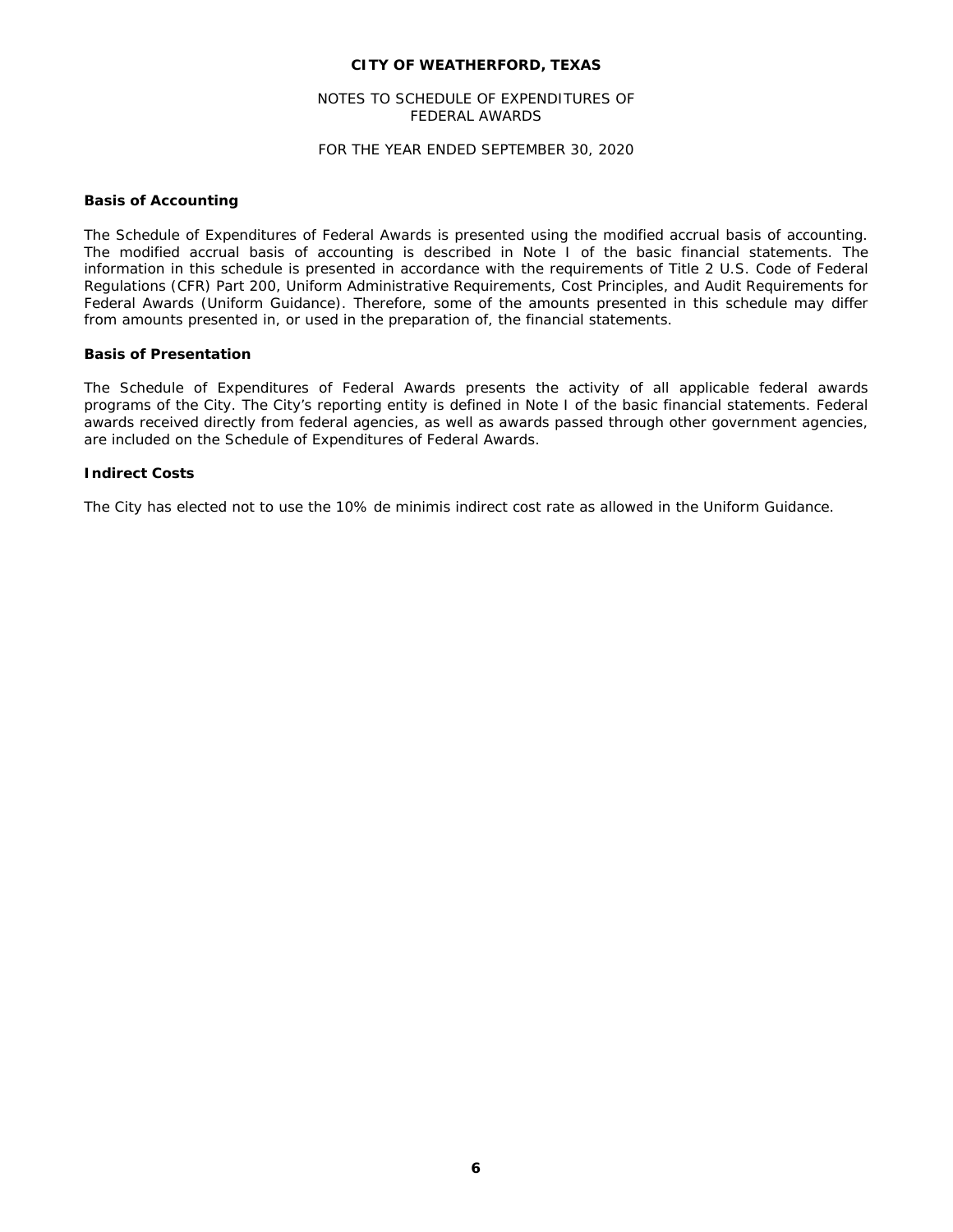## SCHEDULE OF FINDINGS AND QUESTIONED COSTS

FOR THE YEAR ENDED SEPTEMBER 30, 2020

## **Summary of Auditor's Results**

| <b>Financial Statements:</b><br>Type of auditor's report issued                                                              | Unmodified                                                     |
|------------------------------------------------------------------------------------------------------------------------------|----------------------------------------------------------------|
| Internal control over financial reporting:<br>Material weakness(es) identified?                                              | None                                                           |
| Significant deficiency(ies) identified?                                                                                      | None reported                                                  |
| Noncompliance material to financial statements<br>noted?                                                                     | None                                                           |
| Federal Awards:<br>Internal control over major programs:<br>Material weakness(es) identified?                                | None                                                           |
| Significant deficiency(ies) identified?                                                                                      | None reported                                                  |
| Type of auditor's report issued on compliance<br>for major programs                                                          | Unmodified                                                     |
| Any audit findings disclosed that are required<br>to be reported in accordance with 2 CFR 200.516(a)<br>of Uniform Guidance? | None                                                           |
| Identification of major programs:                                                                                            |                                                                |
| <b>CFDA Number:</b><br>21.019                                                                                                | Name of Federal Program:<br>Coronavirus Relief Fund - COVID-19 |
| Dollar threshold used to distinguish between type A<br>and type B programs for federal single audit:                         | \$750,000                                                      |
| Auditee qualified as low-risk auditee for federal single audit?                                                              | No                                                             |
| <b>Findings Relating to the Financial Statements Which are</b>                                                               |                                                                |
| <b>Required to be Reported in Accordance With Generally</b><br><b>Accepted Government Auditing Standards</b>                 |                                                                |
|                                                                                                                              |                                                                |
| None noted                                                                                                                   |                                                                |

**Findings and Questioned Costs for Federal Awards**

None noted